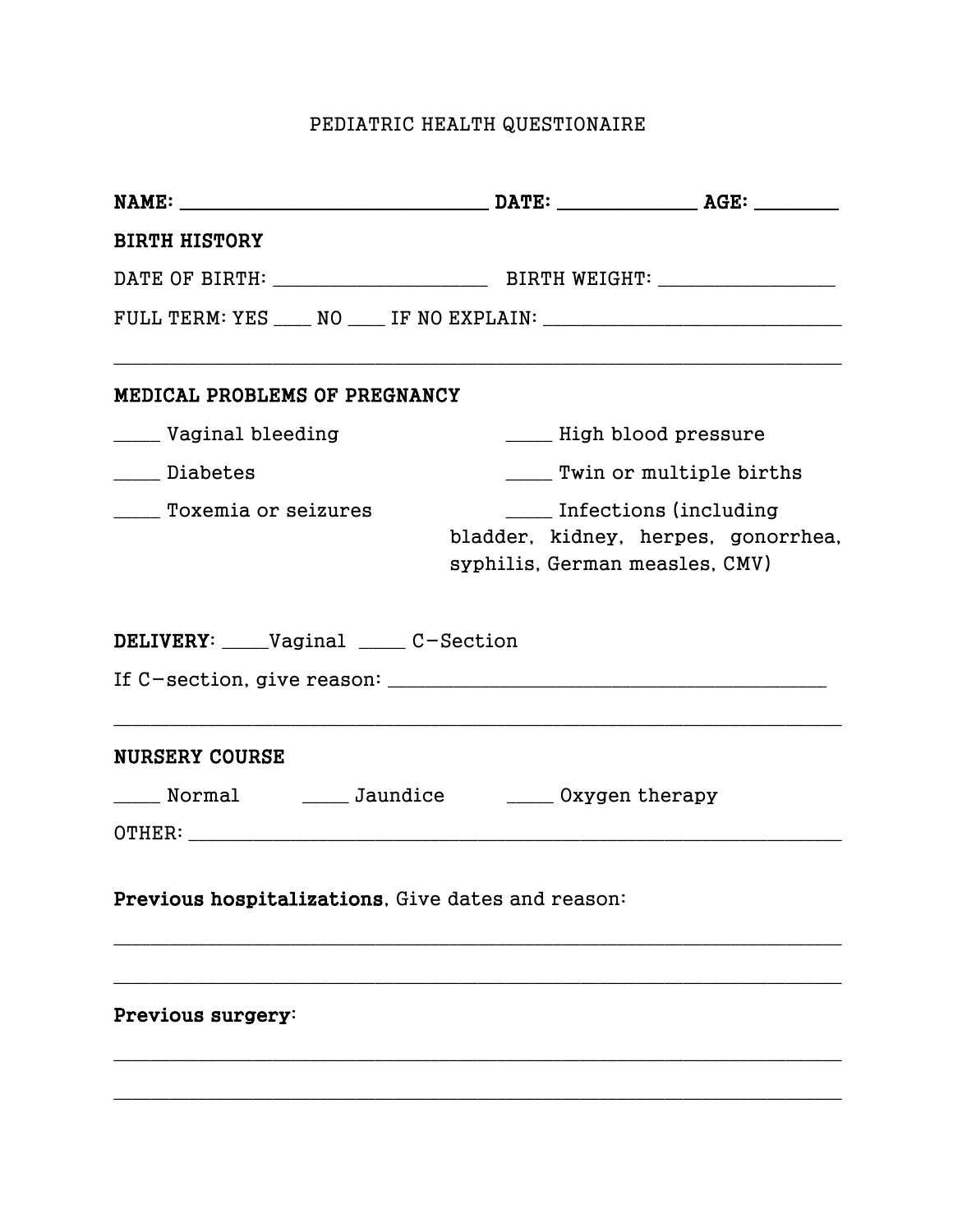## PLEASE CHECK ALL THAT APPLY:

|                            | <b>MOTHER</b> | <b>FATHER</b> | GRANDPARENT              | SIBLING |
|----------------------------|---------------|---------------|--------------------------|---------|
| Alcohol/Drug abuse         |               |               |                          |         |
| Allergies                  |               |               |                          |         |
| Anemia                     |               |               |                          |         |
| Asthma                     |               |               |                          |         |
| <b>Birth Defect</b>        |               |               |                          |         |
| <b>Bleeding Disorder</b>   |               |               |                          |         |
| Cancer                     |               |               |                          |         |
| Deafness                   |               |               |                          |         |
| Diabetes (Type)            |               |               |                          |         |
| Epilepsy                   |               |               |                          |         |
| <b>Heart Disease</b>       |               |               |                          |         |
| <b>High Blood Pressure</b> |               |               |                          |         |
| <b>High Cholesterol</b>    |               |               |                          |         |
| <b>Immune Problems</b>     |               |               |                          |         |
| Kidney Problems            |               |               |                          |         |
| Liver Problems             |               |               | $\overline{\phantom{0}}$ |         |
| Mental Illness             |               |               |                          |         |
| Sickle Cell                |               |               |                          |         |
| Stroke                     |               |               |                          |         |
| Tuberculosis               |               |               |                          |         |
|                            |               |               |                          |         |
|                            |               |               |                          |         |